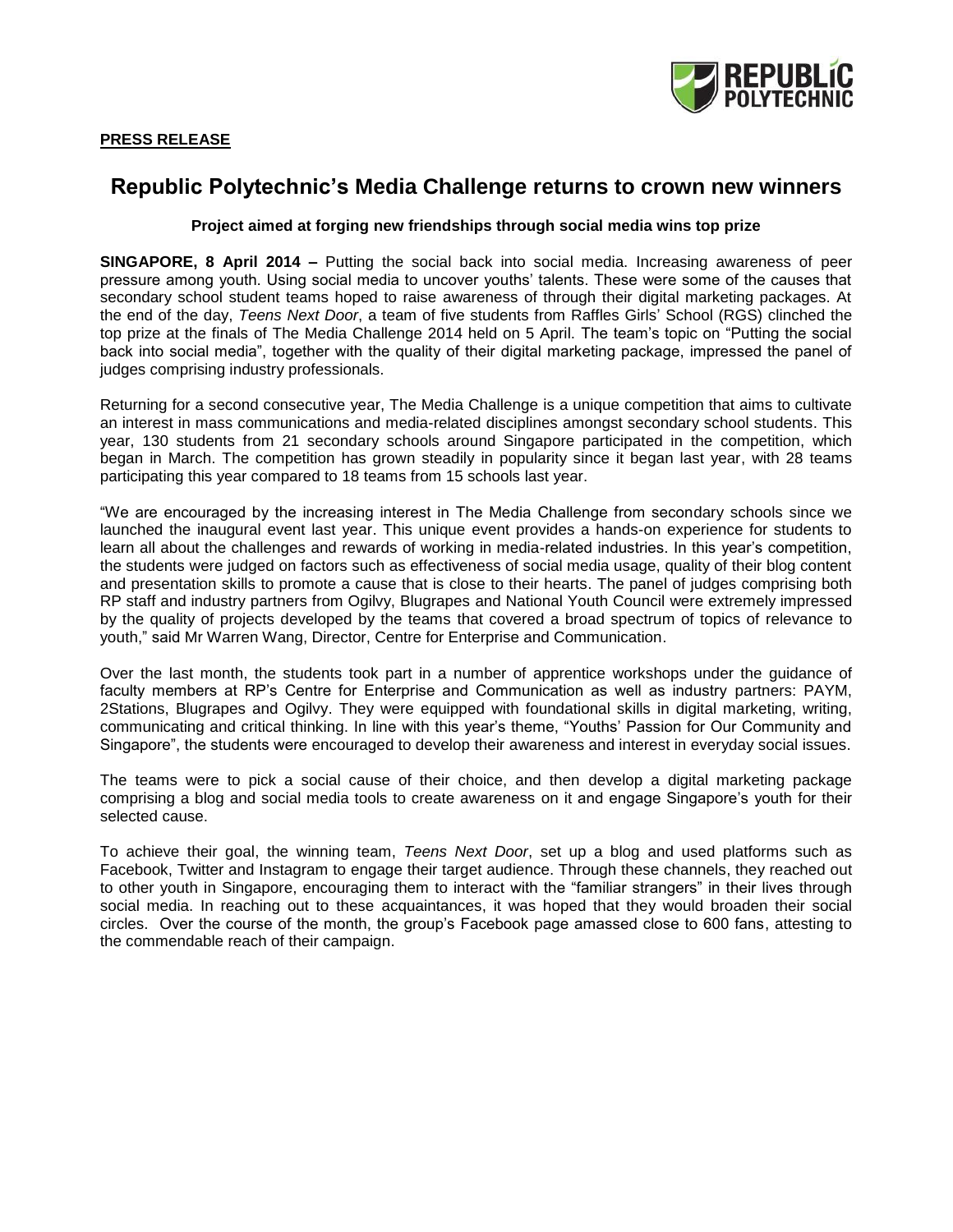

### **Photo Captions**



**Putting the social back into social media:** Team *Teens Next Door* from Raffles Girls' School were crowned champions in Republic Polytechnic's Media Challenge held on 5 April. Their project on encouraging youth in Singapore to step out of their comfort zones and make new friends through social media earned them S\$2000 in prize money.



**Beating down peer pressure:** Team *Verbal Anatomy* from Westwood Secondary School focused on stomping out peer pressure with their Rant2Friend project. By giving youth a platform to talk about peer pressure with the #rant2friend hashtag, the team was able to raise awareness of the prevalence of peer pressure, as well as provide an avenue for attitude change. The team coveted the second place in the competition and won S\$1000.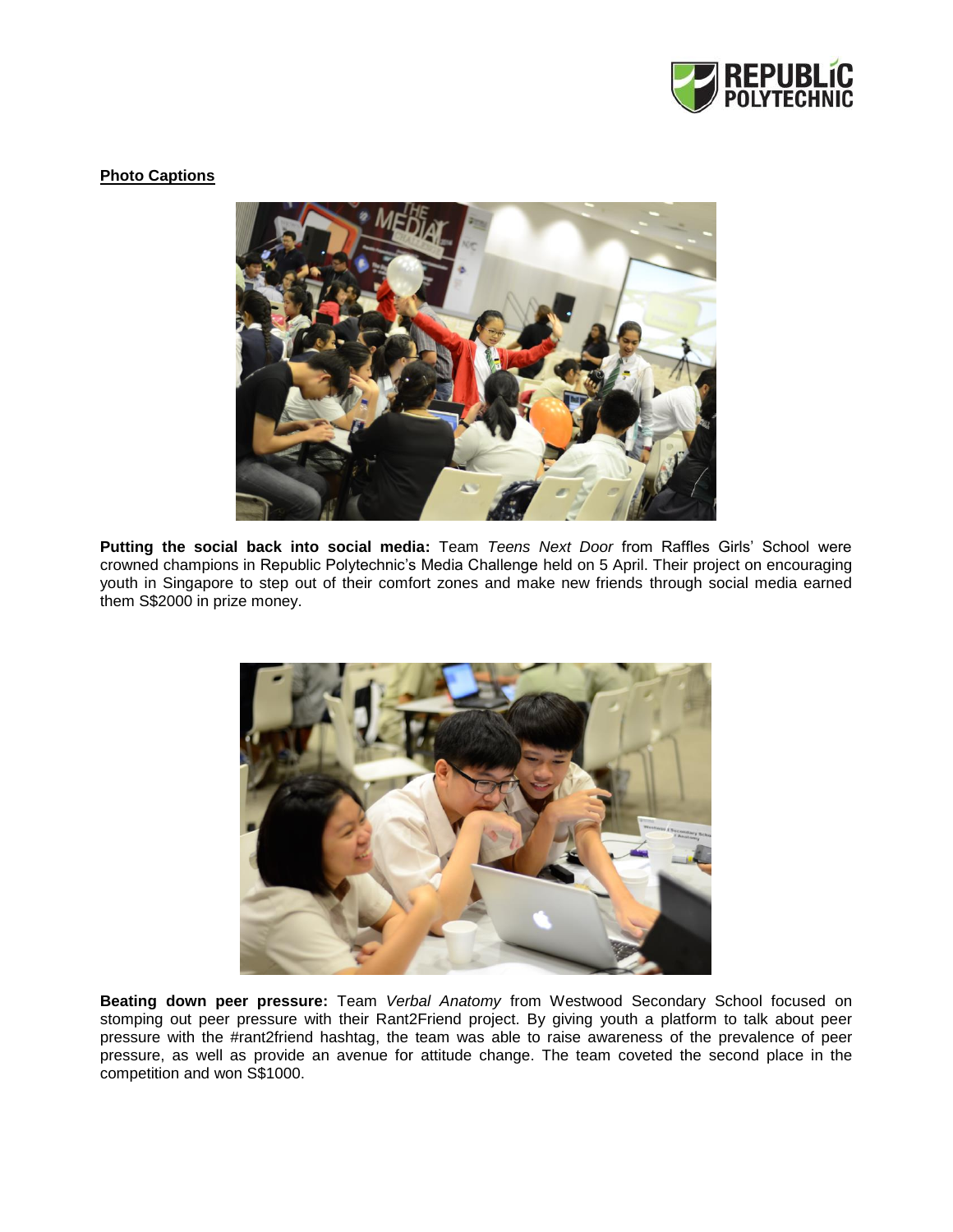



**Showcasing Singapore's hidden talents:** Team *Adrenaline* from Marsiling Secondary School finished in third place with their talent showcase project. The team used social media to raise awareness of the unique talents of young Singaporeans which often go unnoticed and to encourage youth to live out their passions. The team received S\$500 in cash.

- END -

## **About Republic Polytechnic**

The first educational institution in Singapore to leverage the Problem-based Learning approach for all its diploma programmes, Republic Polytechnic (RP) has six schools and two academic centres offering thirtynine diplomas in Applied Science, Engineering, Enterprise and Communication, Events and Hospitality, Infocomm, Sports, Health & Leisure, and Technology for the Arts.

Republic Polytechnic is committed to nurturing innovation and entrepreneurial learning in an environment that develops problem-solving skills and lifelong learning opportunities. Its holistic and broad-based curriculum prepares students for an active and meaningful role in society as problem solvers, respected professionals and passionate citizens.

Republic Polytechnic strives for excellence by achieving various international and national accreditations, including ISO 9001, ISO 14001, OHSAS 18001, ISO 22301, Singapore Quality Class, People Developer, Innovation Class, and Service Class.

For more information, visit [http://www.rp.edu.sg](http://www.rp.edu.sg/)